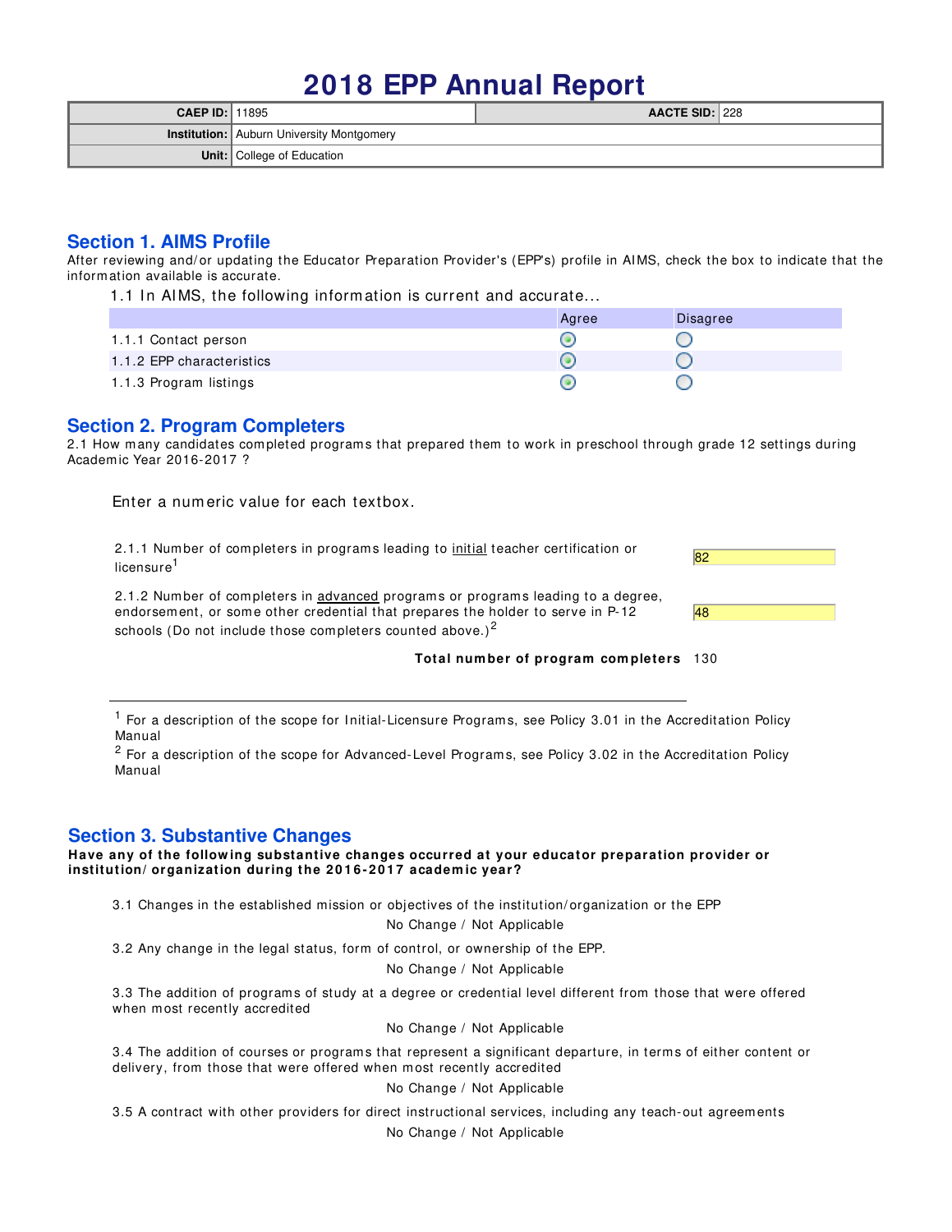Any change that means the EPP no longer satisfies accreditation standards or requirements: 3.6 Change in regional accreditation status

No Change / Not Applicable

3.7 Change in state program approval

No Change / Not Applicable

# **Section 4. Display of Annual Reporting Measures.**

|                                                                                     | Annual Reporting Measures (CAEP Component 5.4   A.5.4)                                                                                          |
|-------------------------------------------------------------------------------------|-------------------------------------------------------------------------------------------------------------------------------------------------|
| Impact Measures (CAEP Standard 4)                                                   | Outcome Measures                                                                                                                                |
| 1. Impact on P-12 learning and development<br>Component 4.1)                        | 5. Graduation Rates (initial & advanced levels)                                                                                                 |
| 2. Indicators of teaching effectiveness<br>(Component 4.2)                          | 6. Ability of completers to meet licensing<br>(certification) and any additional state<br>requirements; Title II (initial & advanced<br>levels) |
| 3. Satisfaction of employers and employment<br>milestones<br>Component 4.3   A.4.1) | 7. Ability of completers to be hired in<br>education positions for which they have<br>prepared (initial & advanced levels)                      |
| 4. Satisfaction of completers<br>(Component 4.4   A.4.2)                            | 8. Student loan default rates and other<br>consumer information (initial & advanced<br>levels)                                                  |

4.1 Provide a link or links that demonstrate data relevant to each of the Annual Reporting Measures are public-friendly and prominently displayed on the educator preparation provider's website.

Link: http://www.education.aum.edu/about/candidate\_performance\_data

**Description of data accessible via link:** Candidate Performance Data; Survey Data; Title II Reports, etc.

Tag the Annual Reporting Measure(s) represented in the link above to the appropriate preparation level(s) (initial and/ or advanced, as offered by the EPP) and corresponding measure number.

| Level \ Annual Reporting Measure |  |  | 5. | 6. |  |
|----------------------------------|--|--|----|----|--|
| Initial-Licensure Programs       |  |  |    |    |  |
| Advanced-Level Programs          |  |  |    |    |  |

2

1

**Link:** http://www.aum.edu/institutional-effectiveness/assessment

**Description of data accessible via link:** Noel-Levitz; Graduation Survey Data; AUM Data

Tag the Annual Reporting Measure(s) represented in the link above to the appropriate preparation level(s) (initial and/or advanced, as offered by the EPP) and corresponding measure number.

| Level \ Annual Reporting Measure |  | 4. | 5. |  |  |
|----------------------------------|--|----|----|--|--|
| Initial-Licensure Programs       |  |    |    |  |  |
| Advanced-Level Programs          |  |    |    |  |  |

4.2 Summarize data and trends from the data linked above, reflecting on the prompts below.

What has the provider learned from reviewing its Annual Reporting Measures over the past three years?

Discuss any em erging, long-term , expected, or unexpected trends? Discuss any program matic/ provider-wide changes being planned as a result of these data? Are benchm arks available for comparison? Are measures widely shared? How? With whom?

Looking at the last few years of data for Title II, Alabama State Department of Education's unconditional admissions report as well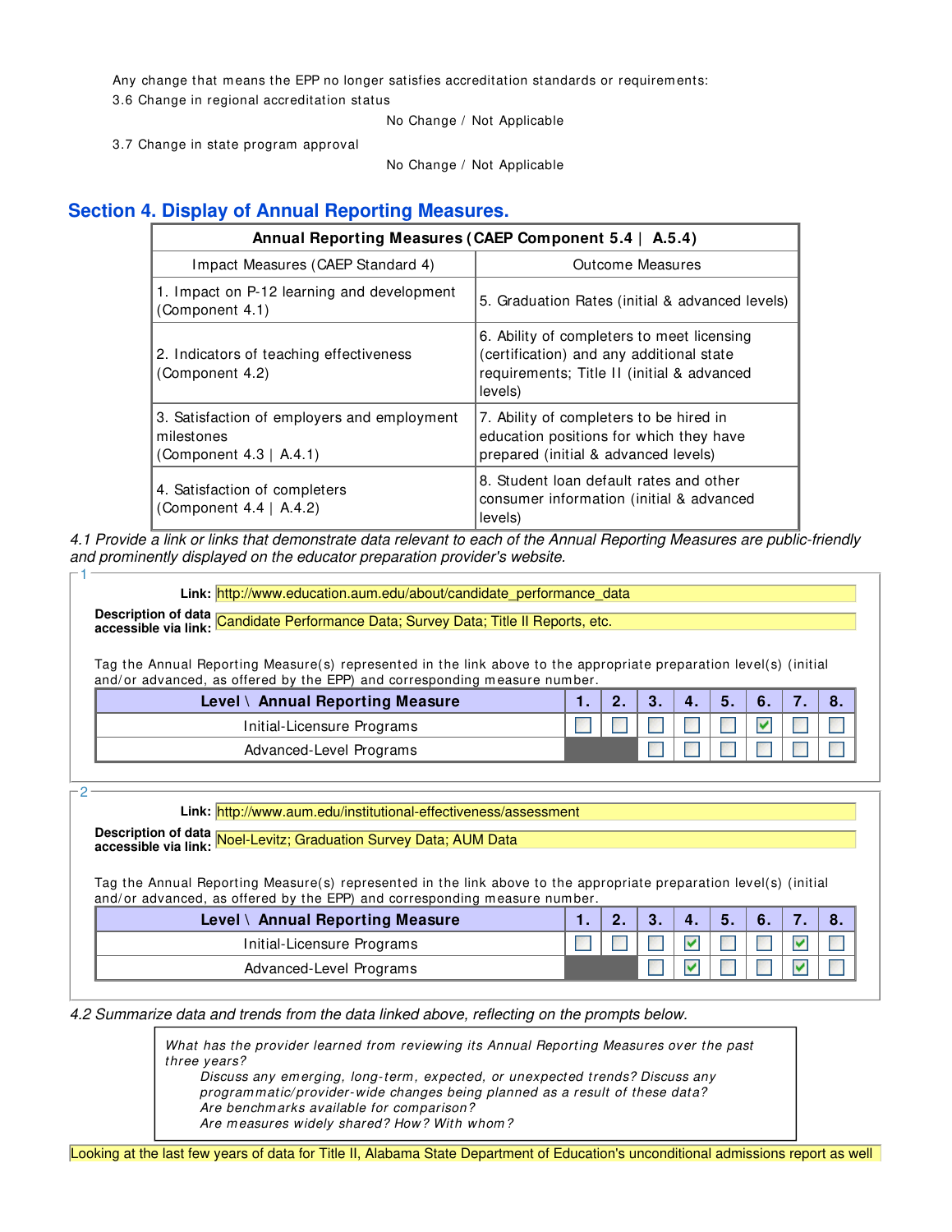as AUM's Institutional Effectiveness data, we have noticed an increase in enrollment despite the national trend for colleges of education to have fewer candidates enrolling into teacher prep programs. However, the number of completers from our programs have decreased. The decrease in candidates completing our programs include the increase in GPA, the number of Praxis content tests required to take for certification as well as the performance evaluation (edTPA) that is required during their internship. We will continue to review the effects of the new high stakes changes and the impact these changes will have on our graduates.

## **Section 5. Areas for Improvement, Weaknesses, and/or Stipulations**

Summarize EPP activities and the outcomes of those activities as they relate to correcting the areas cited in the last Accreditation Action/ Decision Report.

## **NCATE**: **Areas for I m provem ent related to Standard 2 cited as a result of the last CAEP review :**

# **1 . The unit does not ensure consistent involvem ent of stakeholders in the evaluation of assessm ents. ( I TP) ( ADV)**

Auburn University at Montgomery's College of Education firmly believes that the Area for Improvement related to Standard 2 cited as a result of the last NCATE review has been adequately resolved. Evidence of our efforts to ensure consistent involvement of stakeholders in the evaluation of assessments was documented in our 2017 EPP Annual Report. At this time, the only effort that has not yet yielded data we can share is the completer and employer satisfaction surveys. However, the State Department did disseminate these surveys on 2-28-18 and as reported to Deans of Education, 970 completer surveys had been completed and 640 employer surveys completed. As of 3-12-18, data has not yet been disaggregated and shared with IHEs.

The following has been taken directly from the 2017 EPP Annual Report, Section 6. Areas for Improvement, Weaknesses, and/or Stipulations:

The 2016 EPP Annual Report related that all programs would identify advisory committees specific to each program area; that the assessment system would be revised to meet new standards; and that the assessments would be evaluated by COE stakeholders.

A new Internship Evaluation Rubric common to all program areas using the InTASC standards was developed in 2016, and the Lawshe method was used to insure content validity. Specifically, the instrument was sent to 46 cooperating teachers for input. Twenty-four of the forty-six cooperating teachers responded – 52% return rate.

Advisory Board meetings were held with stakeholders on March 4, July 22, November 1, and November 4, 2016. In 2017, meetings with stakeholders have been held so far on February 24 and March 1. The new College of Education Internship Evaluation Rubric and supplemental rubrics relative to each program were discussed and presented to stakeholders (P12 educators and administrators, candidates, alumni, technology coordinators, community partners, and industry leaders) for review and validated as necessary utilizing the Lawshe method. Thus, a concerted effort has been made to ensure involvement of stakeholders in the evaluation of the COE's assessments.

As stakeholders, the AUM College of Arts and Sciences faculty and College of Public Policy and Justice faculty have been provided a breakdown of Praxis content specific scores and participated in discussions to help our teacher candidates in those areas. Meetings with faculty from these two colleges in the targeted secondary areas - history, English, and social studies – took place as well to discuss ways to improve secondary education programs, specifically how to adjust the courses taken so that candidates are more prepared for the content they will teach in the secondary classroom.

During Fall 2016 semester the assessment system was revised and rebuilt and will continue to undergo minor adjustments in order to collect data more efficiently. The COE Assessment Committee met on February 23, 2017 to review the data collected in Fall 2016 and modifications are being made.

In addition to EPP involvement of stakeholders, COE faculty assisted in a statewide partnership to create employer and in-service teachers' assessment instruments. Following the release of the CAEP standards, CAEP coordinators and members of the Alabama Association of Colleges for Teacher Education (ALACTE) met with members from Alabama State Department of Education (ALSDE) to discuss accreditation requirements and concerns. EPPs across the state agreed to work on developing statewide employer and alumni surveys based on InTASC Standards and all institutions were asked to share alumni, employer, and exit surveys; field/clinical and professional dispositions evaluations; and impact on student learning assessments. A sub-group of the committee/taskforce was created to draft an instrument with the feedback from all CAEP coordinators. Seven institutions piloted the instrument and content validity was established utilizing Lawshe's Method. The draft instruments were then presented during a state-wide stakeholder meeting that included the executive director of the School Superintendents of Alabama Association; executive director of the Alabama Council for Leaders in Alabama Schools; ALACTE representatives from seven higher education institutions; AACTE's Sr. Vice President for Policy and Programs; and administrators, certification officers, and technology support personnel from the ALSDE. This group refined the survey format, developed a process for content validation of the surveys, and determined that the ALSDE would disseminate instruments utilizing their established platforms. In addition, the ALSDE agreed to analyze the results and distribute the results to each EPP.

## **Section 6. Continuous Improvement**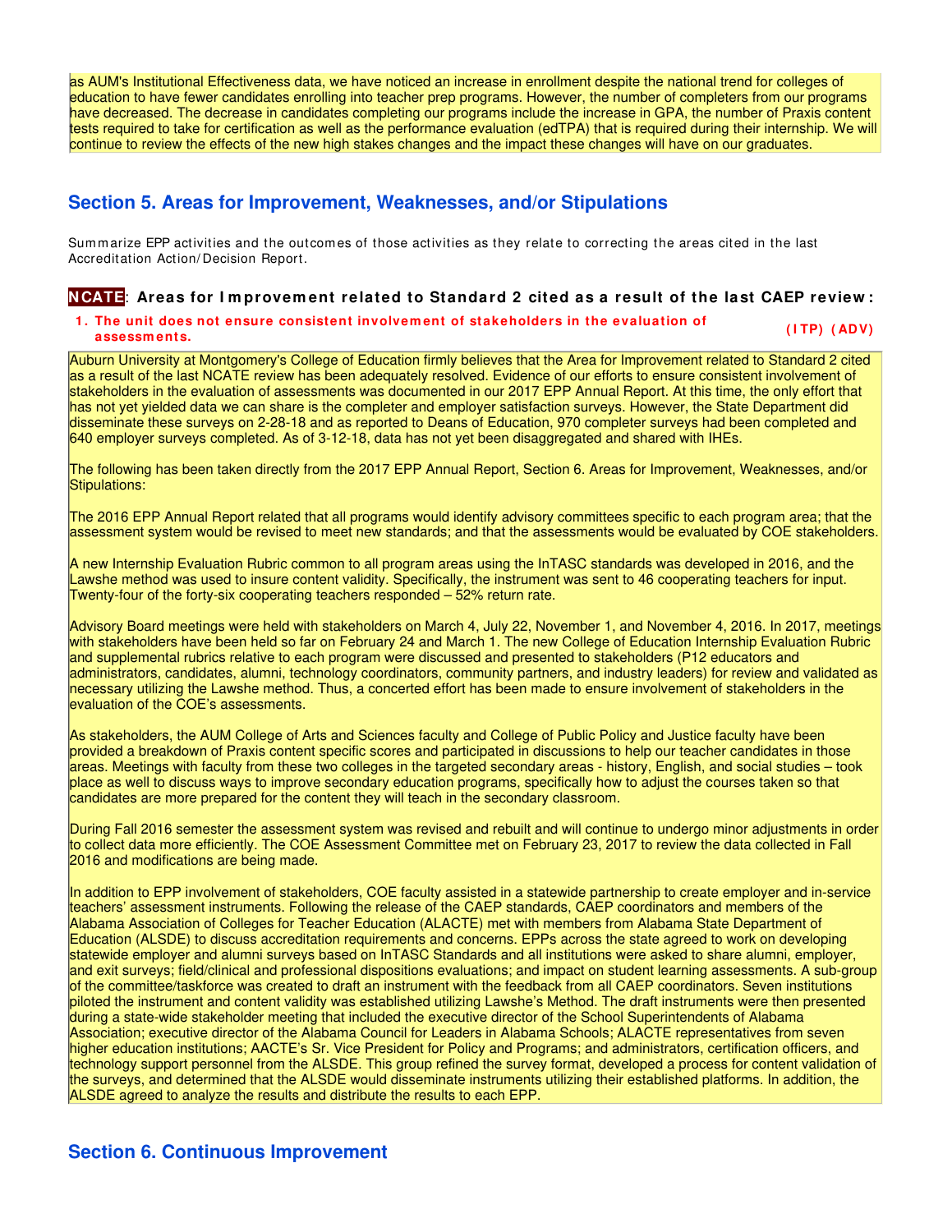#### CAEP Standard 5

The provider maintains a quality assurance system comprised of valid data from multiple measures, including evidence of candidates' and completers' positive impact on P-12 student learning and development. The provider supports continuous im provement that is sustained and evidence-based, and that evaluates the effectiveness of its completers. The provider uses the results of inquiry and data collection to establish priorities, enhance program elements and capacity, and test innovations to improve completers' impact on P-12 student learning and development.

#### CAEP Standard 5, Component 5.3

The provider regularly and system atically assesses perform ance against its goals and relevant standards, tracks results over time, tests innovations and the effects of selection criteria on subsequent progress and completion, and uses results to im prove program elem ents and processes.

**6 .1 Sum m arize any data- driven EPP- w ide or program m atic m odifications, innovations, or changes planned, w orked on, or com pleted in the last academ ic year. This is an opportunity to share targeted continuous im provem ent efforts your EPP is proud of. Focus on one to three m ajor efforts the EPP m ade and the relationship am ong data exam ined, changes, and studying the results of those changes.**

- Describe how the EPP regularly and system atically assessed its perform ance against its goals or the CAEP standards.
- What innovations or changes did the EPP implement as a result of that review?
- $\bullet$  How are progress and results tracked? How will the EPP know the degree to which changes are improvements?

The following questions were created from the March 2016 handbook for initial-level programs sufficiency criteria for standard 5, component 5.3 and may be helpful in cataloguing continuous improvement.

- What quality assurance system data did the provider review?
- What patterns across preparation programs (both strengths and weaknesses) did the provider identify?
- How did the provider use data/ evidence for continuous im provem ent?
- How did the provider test innovations?
- What specific examples show that changes and program modifications can be linked back to evidence/data?
- How did the provider docum ent explicit investigation of selection criteria used for Standard 3 in relation to candidate progress and com pletion?
- How did the provider document that data-driven changes are ongoing and based on systematic assessment of perform ance, and/ or that innovations result in overall positive trends of improvement for EPPs, their candidates, and P-12 students?

The following thoughts are derived from the Septem ber 2017 handbook for advanced-level program s How was stakeholders' feedback and input sought and incorporated into the evaluation, research, and decision-making activities?

#### Describe how the EPP regularly and systematically assessed its performance against its goals or the CAEP standards.

The College of Education has policies and procedures in place to ensure that program assessment results are analyzed and used to improve candidate performance and strengthen the program. Assessment is discussed at department meetings, and an annual data meeting is devoted to analyzing data, determining whether student learning outcome goals and program operational goals from the previous year have been met, and setting goals for the next year based on assessment results.

The following steps are taken during these data analysis meetings to fill out a template for each goal:

1. Close the loop from the previous year by describing the results of the assessments and whether the criteria for success was met and if candidates achieved expectations.

2. Explain what changes will be made based on the results, or an explanation if no changes are planned.

- 3. Determine if the goal should be continued and if so, should any changes be made such as the criteria or threshold for success.
- 4. Select direct and indirect methods of assessment.
- 5. Determine what level of learning will be expected for student learning outcomes (knowledge, comprehension, ability to apply,
- etc.).

6. Describe what the candidates are expected to do, how they will do it, and where (specific class, internship, etc.).

The Kinesiology Department follows the EPP policies and procedures to ensure that assessment results are analyzed and used to improve candidate

performance and strengthen the program. Assessment is discussed at every

department meeting, and there is an annual meeting devoted to analyzing

data, determining whether student learning outcome goals and program

operational goals from the previous year have been met, and setting goals for the next year based on assessment results.

An example of how the Physical Education faculty examined the relationship among data, made changes, and studied the results of those changes is described below.

Candidates in the program are assessed on their physical skills in their Techniques of Teaching courses, they take a fitness test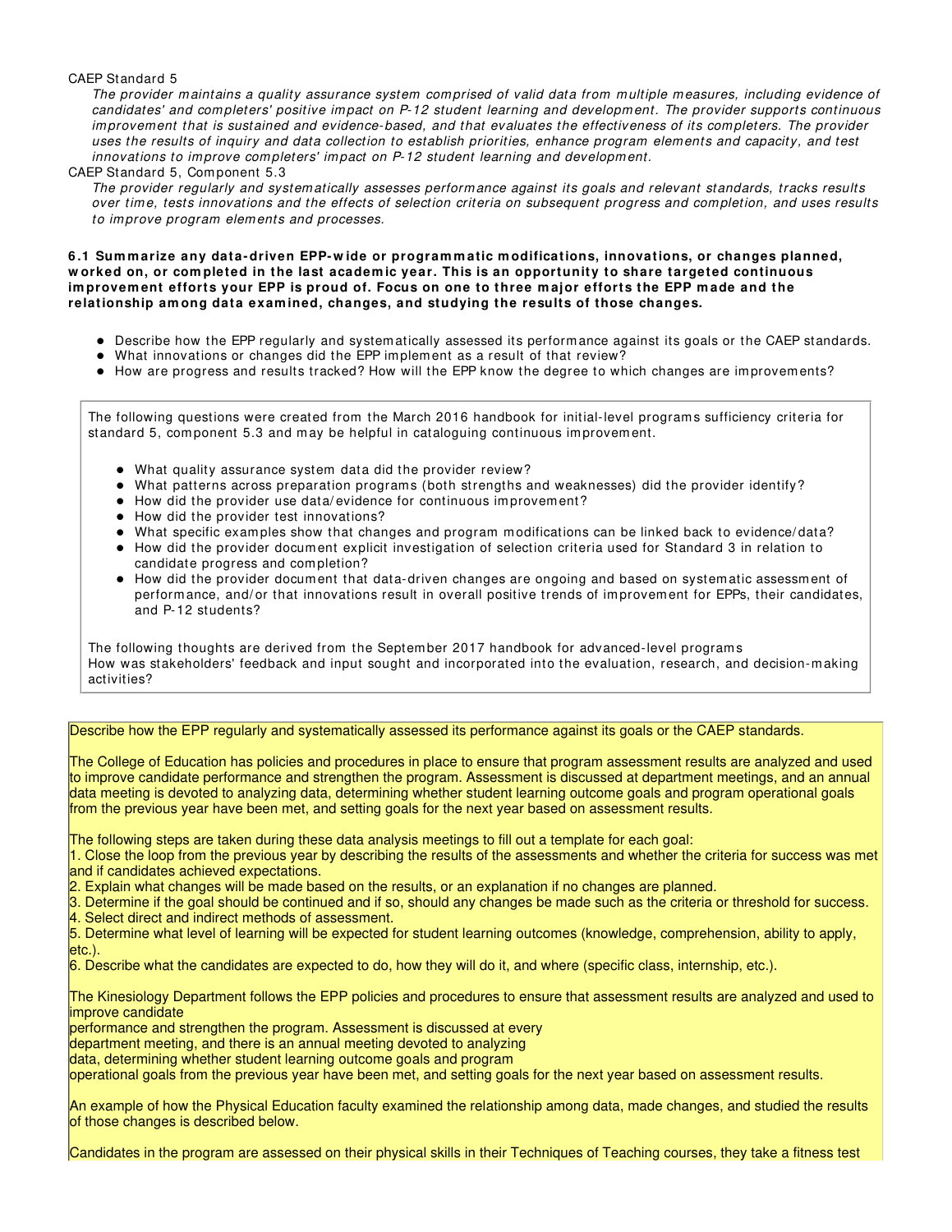before admission to professional education and again during the semester before their internship, and they must either pass a swimming test or pass a swimming class. When the fitness test was piloted the data indicated that our candidates tended to score low on aerobic fitness and several were barely able to pass the test by the deadline to be eligible for internship. Based on this assessment the whole department came together to offer support to struggling candidates. Some instructors offered for students to attend their fitness based activity classes, some began incorporating practice for the tests during required courses, and exercise science faculty were available to help them develop personal programs to improve their fitness. Now when candidates fail a portion of the test the first time they take it they are required to come up with a plan for improving and maintaining their fitness levels, and they are offered support. Candidates are also required to score at least 70% on skill tests taken during courses on techniques of teaching. If they are unable to pass the test the first time they are offered additional instruction and time to practice until they are able to pass.

Tag the standard(s) or com ponent(s) to which the data or changes apply.

- 5.1 Effective quality assurance system that monitors progress using multiple measures
- 5.2 Quality assurance system relies on m easures yielding reliable, valid, and actionable data.
- 5.3 Results for continuous program im provement are used
- 5.4 Measures of com pleter im pact are analyzed, shared and used in decision-m aking

Upload data results or docum entation of data-driven changes.

 **Key\_ Assessm ent\_ 2 \_AUM\_ Fitness\_ Test\_ \_ ( SHAPE) .docx**

6.2 Would the provider be willing to share highlights, new initiatives, assessments, research, scholarship, or service activities during a CAEP Conference or in other CAEP Communications?

## **Yes No**

6.3 Optional Com ments

## **Section 7: Transition**

In the transition from legacy standards and principles to the CAEP standards, CAEP wishes to support a successful transition to CAEP Accreditation. The EPP Annual Report offers an opportunity for rigorous and thoughtful reflection regarding progress in dem onstrating evidence toward CAEP Accreditation. To this end, CAEP asks for the following information so that CAEP can identify areas of priority in providing guidance to EPPs.

7.1 Assess and identify gaps (if any) in the EPP's evidence relating to the CAEP standards and the progress made on addressing those gaps. This is an opportunity to share the EPP's assessment of its evidence. It may help to use the Readiness for Accreditation Self-Assessm ent Checklist, the CAEP Accreditation Handbook (for initial level programs), or the CAEP Handbook: Guidance on Self-Study Reports for Accreditation at the Advanced Level.

If there are no identified gaps, click the box next to "No identified gaps" and proceed to question 7.2.  **No identified gaps**

If there are identified gaps, please summarize the gaps and any steps planned or taken toward the gap(s) to be fully prepared by your CAEP site visit in the text box below and tag the standard or component to which the text applies. 4.1 and 4.2 - We have no way to track 1st year teachers and the State Department does not provide this data to IHEs. Phone calls were made to CAEP contacts to secure examples, but no examples have been provided to date.

Tag the standard(s) or com ponent(s) to which the text applies.

4.1 Completer impact on student growth and learning

4.2 Completer effectiveness via observations and/or student surveys

7.2 I certify to the best of my knowledge that the EPP continues to m eet legacy NCATE Standards or TEAC Quality Principles, as applicable.

## **Yes No**

7.3 If no, please describe any changes that mean that the EPP does not continue to meet legacy NCATE Standards or TEAC Quality Principles, as applicable.